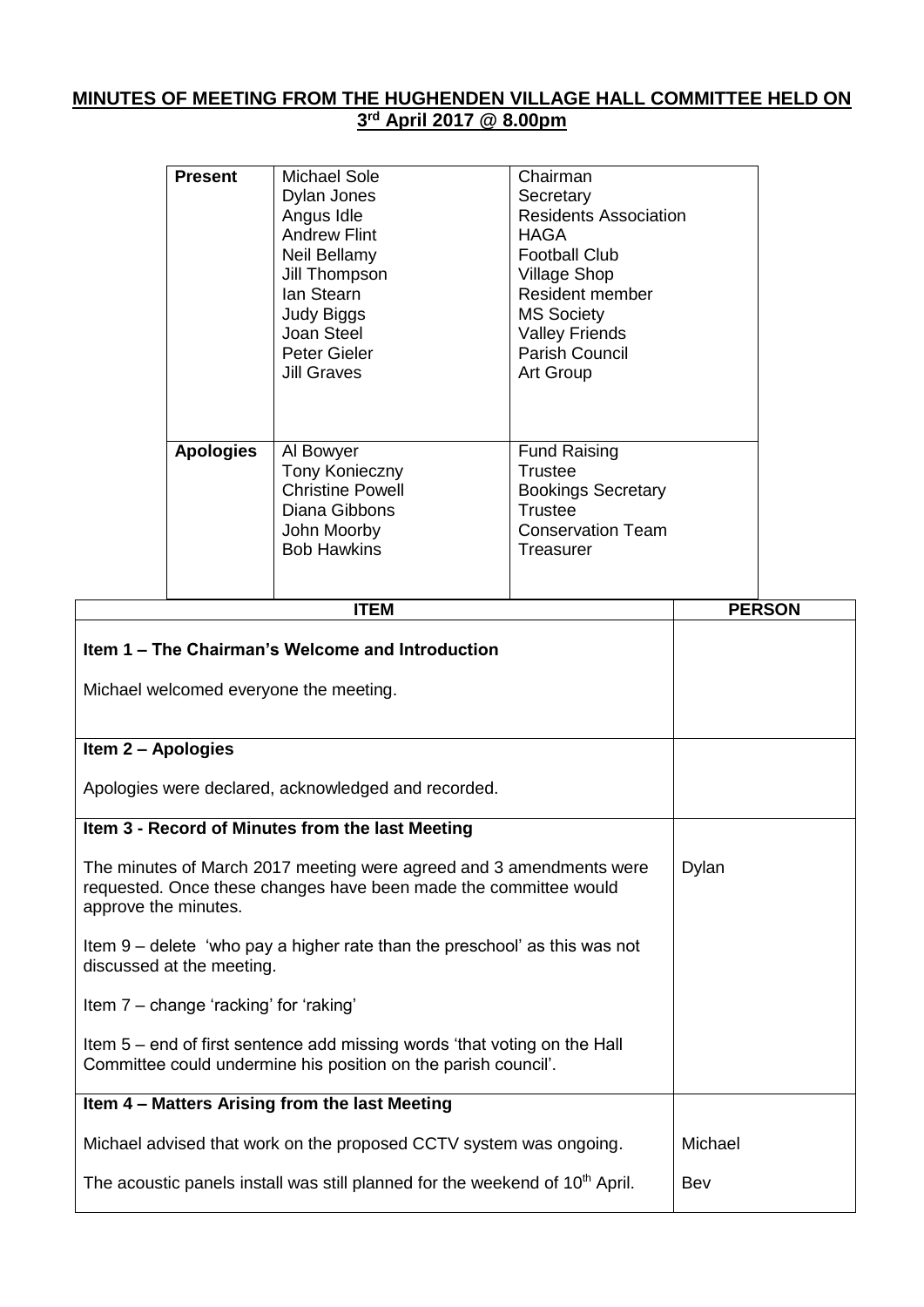| Michal advised that the shop Lease was progressing.                                                                                                                                                                                                                                                                 |            |
|---------------------------------------------------------------------------------------------------------------------------------------------------------------------------------------------------------------------------------------------------------------------------------------------------------------------|------------|
| Bev and Michael were still looking at options but had been advised that<br>speed bumps should not be installed in the incline into the car park.                                                                                                                                                                    | Bev        |
| Item 5 - Chairman's report                                                                                                                                                                                                                                                                                          |            |
| Michael read out a letter of thanks form the Village shop. The letter thanked<br>the committee for their support whilst the shop was not trading.                                                                                                                                                                   |            |
| Michael had no further update.                                                                                                                                                                                                                                                                                      |            |
| <b>Item 6 - Treasurers Report</b>                                                                                                                                                                                                                                                                                   |            |
| As the finance report had been emailed to members prior to the meeting and<br>Bob had sent his apologies, there was no further update. Dylan advised that<br>that Bob had not highlighted any areas of attention. Michael asked for<br>feedback on the circulated accounts. All present were happy with the report. |            |
| Item 7 - Secretary's Report                                                                                                                                                                                                                                                                                         |            |
| Dylan advised he had an email conversation with the Fields in Trust about<br>the merger of the two charities but no further progress had been made.                                                                                                                                                                 |            |
| Item 8 - Maintenance Report                                                                                                                                                                                                                                                                                         |            |
| Michael gave a quick update on outstanding maintenance work:                                                                                                                                                                                                                                                        |            |
| Internal Doors – Installation is planned for the end of May half term week<br>when the hall is empty.                                                                                                                                                                                                               | Bev        |
| Crack in kitchen worktop – Buildbase has been approached to repair the<br>worktop. However, the time it would take to resolve via this method was<br>deemed to be too lengthy. Therefore Bev had arranged for the manufacturer<br>to replace the surface at a reduced cost.                                         | Bev        |
| Garage roof – Dylan is awaiting pictures from Bev to complete the insurance<br>claim.                                                                                                                                                                                                                               | Bev        |
| Hand rail - On order                                                                                                                                                                                                                                                                                                |            |
| Item 9 - Booking Secretary's Report                                                                                                                                                                                                                                                                                 |            |
| Due to Christine's absence there was no update. Michael advised that the<br>bookings were healthy.                                                                                                                                                                                                                  | Dylan /Bev |
| Item 10 - Village Shop update                                                                                                                                                                                                                                                                                       |            |
| Jill gave an update on how well the shop had been doing since re-opening.<br>Additional volunteers had come forward but they still needed more.                                                                                                                                                                     |            |
| The guttering was now in place and ready for the planting of the shrubs.<br>Michael advised that there were still some holes than needed covering<br>before the planting could take place.                                                                                                                          | Shop       |